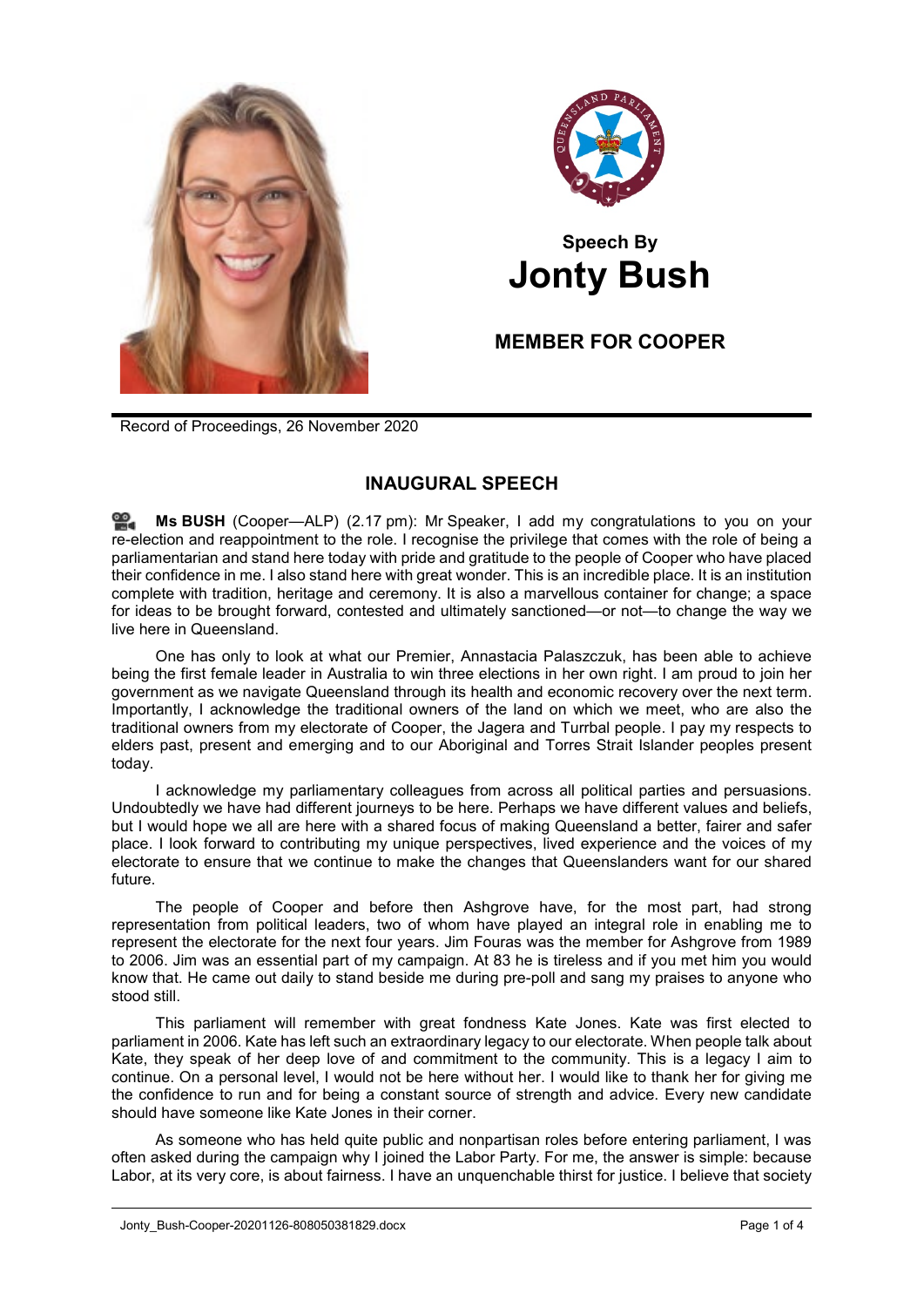is only advanced when those who are our most vulnerable enjoy the same privileges as everyone else. I have spent my entire life at the coalface of community and I believe wholeheartedly in the words of Martin Luther King: 'Injustice anywhere is a threat to justice everywhere.'

Like many, I come from humble beginnings. I was born and grew in up in Austins Ferry, an outer suburb of Hobart, in the late seventies. My mum worked as a secretary for a retailer when she fell pregnant with me, her first child, in her 20s. In that era, Mum had no option but to resign prior to my birth. There was no maternity leave and no flexible working practices, you certainly could not breastfeed at work and, even if you could return to work, there were no childcare options. Going back to work as a new parent was simply not a choice for the primary carer, at that time mainly women. Accordingly, my mum spent the next 15 years juggling both parenting and numerous part-time jobs. She worked hard in retail and administration as well as fruit picking and aged care, often long hours with challenging conditions, scraping through with just enough money to pay the bills.

My experience of pregnancy 34 years later was far more fair and dignified. Working in the Public Service, I had the opportunity to take paid parental leave and returned to my job, a role with value and meaning, at the same classification on a part-time basis, enabling me to fulfil both roles—being a mum and maintaining the career I had fought hard for. I would not be standing here now without those working conditions. Whenever someone challenges me on the relevance of unions, I use this as one example. Paid parental leave is something many take for granted, but it and numerous workplace entitlements only exist through the continued and tireless advocacy of our unions.

My dad was a tradie—a painter. My earliest memories are of him dripping with paint and the smell of turpentine. He wore overalls that were so worn and caked with paint that we joked they would be able to stand up on their own. He, like my mum, graduated from school in year 10. The opportunity to go further simply was not there for working-class children at that time. Despite this, or perhaps because of this, he was determined that I would get a good education. When I wanted to pull out of school in grade 10, 11 and 12, he said, 'Just give it another year.' I stand before you now, a lifelong learner with a master's degree—proof of what persistent encouragement and sound education policy can achieve. My father survived on a diet of apples and cigarettes. He was quiet, a deep thinker and a gentle man who forgave easily. To paraphrase Mark Twain, my father never told me how to be a good person; he showed me. He was a man of integrity who stood up for what was right, no matter the opposition. His quiet and steady influence made me the person I am today.

I have spoken now to a number of members about their motivation to enter the halls of parliament. While we all have different stories, consistently there is a message of being called to service—a drive, you might call it, to stand up for our local communities and to leave this world a better place than we found it. I, too, share that passion. My personal background and drive to be here has been well documented and does not need to be detailed again here today, but I do want to speak briefly about some of the challenging moments in my life and how they shaped me and prepared me for the next chapter.

Some 20 years ago my sister and father were murdered. Their deaths came five months apart different offenders—and both would be categorised as incidents of domestic and family violence. There was no warning, no storm clouds or crash of lightning. The conditions on the days they died were otherwise benign, but life since has been anything but. While most people view homicide through the lens of a news camera at six o'clock in the evening, more than 400 families a year nationwide experience the absolute tragedy of losing a loved one through violence, often at the hands of someone they know, particularly for women and girls.

The deaths of my sister, Jacinta, and Dad were life altering. I changed careers and focused on supporting victims, offenders and their families as they navigated the criminal justice system. I have since worked with thousands of families that have experienced trauma and loss through a range of social challenges throughout Queensland. I have been fortunate to work in both the not-for-profit sector and the Public Service for more than 17 years, giving these Queenslanders a voice.

Something I know is that a person's experience of social justice is not just about the outcome they end up with from a department or an agency; it is also about how they were treated throughout that process. No matter what our backgrounds and life experiences, the minute we in this room walk through these doors and take our seats on the green leather, we have power. I undertake to use this power to consider not only what we can do for people but also how we will do it, because the 'how' really matters.

A lot has changed in Queensland in the 17 years I have been working within the criminal justice system. Successive Labor governments have passed legislation enshrining victims' rights. Victims can and should expect to be believed when they report to police. They have the right to be treated with dignity and to be given information about their case. It sounds simple, but it was not always this way.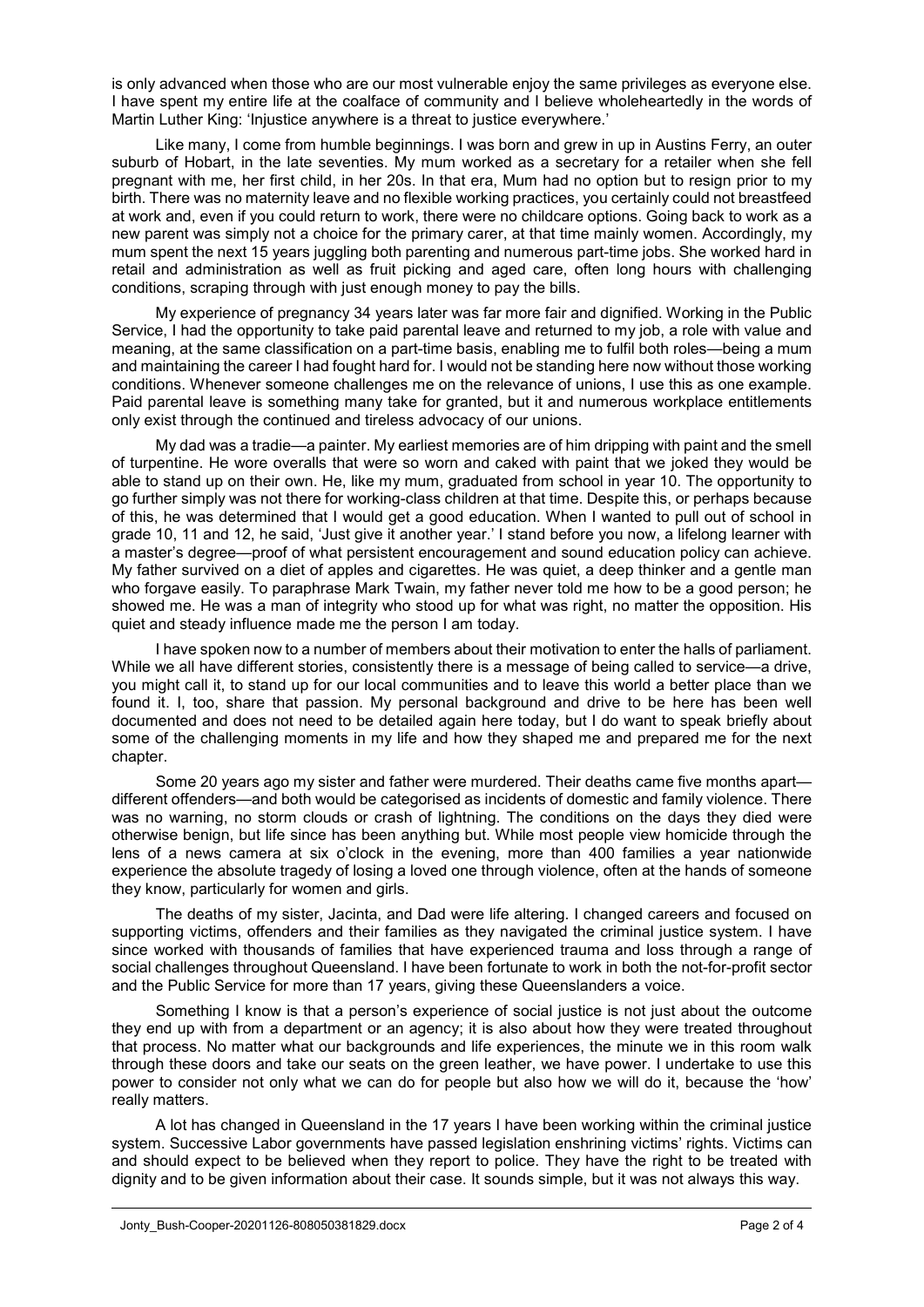In the domestic and family violence space we have seen great reform. In response to the landmark report of the Special Taskforce on Domestic and Family Violence, a 10-year reform program to eliminate domestic and family violence in Queensland is underway with initiatives like GPS monitoring for people using violence, specialist domestic and family violence courts and, as recently as this week, committing to legislating against coercive control as a form of domestic violence.

Ultimately, however, the greatest way to support victims of crime is to do everything in our power to stop crime from occurring in the first place. Throughout my working life, I have advocated for evidence based policy and for investing in early intervention with those individuals, families and environments we know are at great risk. The fence at the top of the cliff is far greater than the ambulance at the bottom. I hope to use my position here to continue to improve our criminal justice system to save lives and spare other families the experiences that I and others have endured.

I have spoken about my story and what has driven me personally to want to play a greater role in policy development and shaping the Queensland of the future, but I understand that we are a representative democracy and, first and foremost, my responsibility in this House is to the people who elected me, the people of Cooper. My community cares deeply about education and environmental policy. They want to ensure that our suburbs continue to be a great place to live, work and raise a family.

In the electorate of Cooper we have more than 20 incredible public, Catholic and independent schools. Each punches well above its weight when it comes to delivering outcomes for students. I am a proud product of the state education system and a firm believer that a world-class education should be accessible to everyone, not just those who can afford it and not just those who can access it. World-class education is not just about what happens within the classroom; it is also about ensuring our children and young people are supported to learn. Throughout my career I have worked with young people who sadly do not feel welcome in mainstream schooling. Perhaps their family cannot afford the uniform or they are exhausted from living in a home with violence and cannot concentrate. It may be because they feel the shame of falling behind. While I am proud of the election commitments we have made to invest in additional infrastructure and classroom upgrades for schools in my electorate, what really excites me is the opportunity to work with our school communities to identify and address any barriers so that all of our local children have the opportunity to reach their potential at school.

Mr Speaker, it would interest you to know that about half of the kilometric footprint of the Cooper electorate is declared national park. In fact, it was my predecessor, Kate Jones, who declared the D'Aguilar National Park in 2009. As I doorknocked the electorate it was clear that the protection and safeguarding of our places of ecological significance, including the D'Aguilar National Park, were of critical importance to locals. I love that the Palaszczuk Labor government has a 10-year plan to expand and protect national parks, to preserve our native wildlife and vegetation.

Protecting the environment has always been a priority for Labor, especially this government which has already introduced a number of bold reforms banning the sale of single-use plastic bags and straws, establishing the wildly successful container refund scheme and setting a 50 per cent renewables target by 2030. I am extremely heartened by the way these initiatives have been embraced in my community. That is not to say this is mission accomplished. There is still more to be done. I give my commitment that I will continue to advocate for stronger environmental protections.

When I reflect on where we were this time last year—2019—how blissfully unaware were we of the year we were about to have. As we come through this period, I turn my mind to the learnings and opportunities. One of those is that we as a society have really embraced new ways of working. With so many of us working from home during the peak of COVID-19, we all benefited from a reduction in travel times to work. We walked our dogs, picked our children up from school, mastered technology—some of us mastered it more than others—and still managed to hit our corporate KPIs. We demonstrated just how possible it is to work differently.

Additionally, this year has shown what we can achieve when we focus our efforts, expertise and funding towards the wicked problems of the world. We all have a big task ahead of us to lead the state through its economic recovery. I challenge us all to consider our concepts of recovery. Recovery is so much greater than bouncing back to the way things were before. It is about capturing those learnings and deliberately designing them into any future recovery plan.

A little known fact about me is that I am ceramicist. I am pretty amateur, but let us not label it. One technique in ceramics is that of kintsugi which is the reparation of broken ceramic bowls, vases and cups. It is a Japanese tradition that rather than concealing the cracks in broken pieces they use gold lacquer to emphasise the broken parts. It is a philosophy that I think is applicable to many situations, including this moment in time and how we manage the aftershocks of COVID-19. My hope is that, rather than seeing recovery as a method to just stick things back the way they were before, we